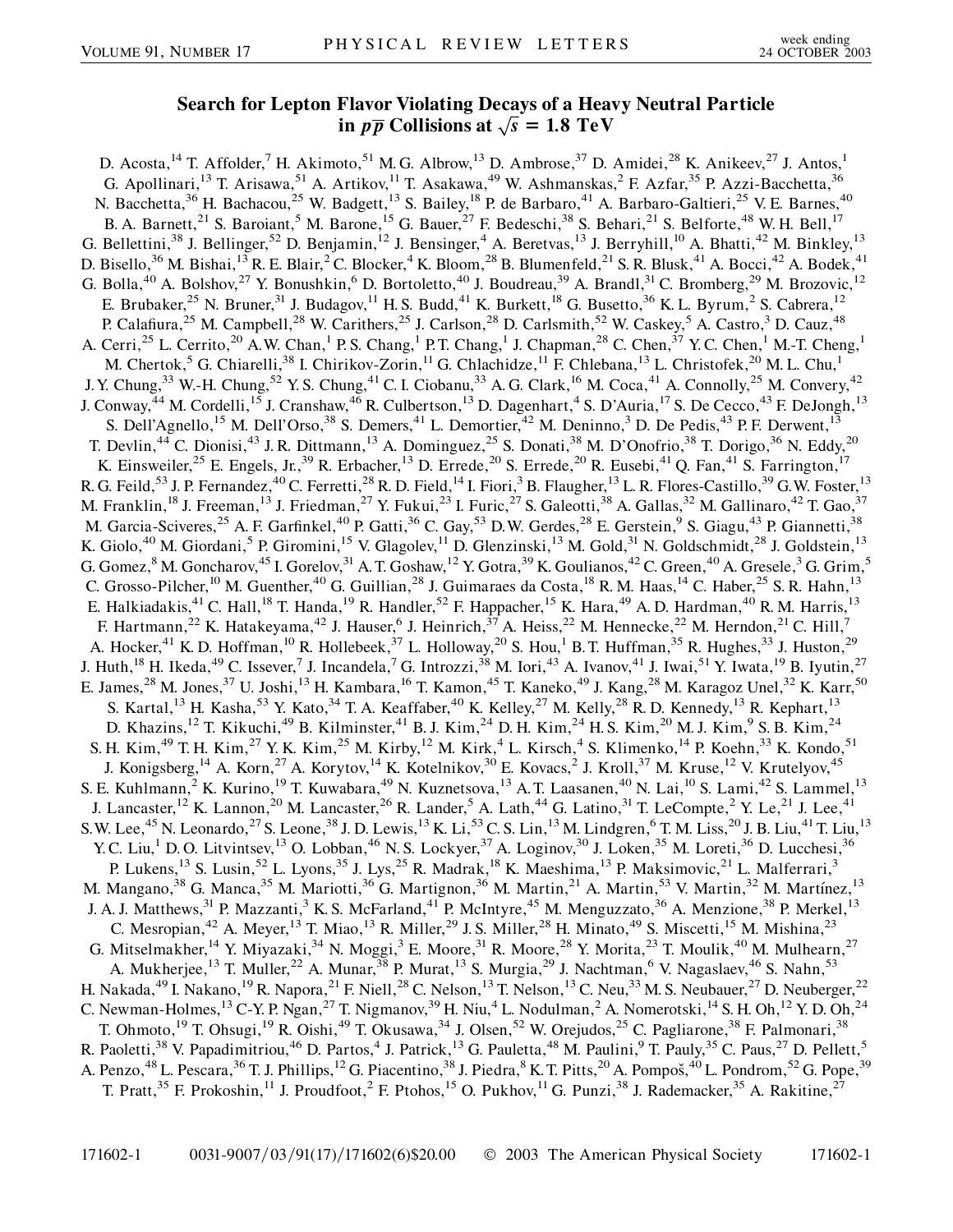F. Ratnikov,<sup>44</sup> H. Ray,<sup>28</sup> D. Reher,<sup>25</sup> A. Reichold,<sup>35</sup> P. Renton,<sup>35</sup> M. Rescigno,<sup>43</sup> A. Ribon,<sup>36</sup> W. Riegler,<sup>18</sup> F. Rimondi,<sup>3</sup> L. Ristori,<sup>38</sup> M. Riveline,<sup>47</sup> W. J. Robertson,<sup>12</sup> T. Rodrigo,<sup>8</sup> S. Rolli,<sup>50</sup> L. Rosenson,<sup>27</sup> R. Roser,<sup>13</sup> R. Rossin,<sup>36</sup> C. Rott,<sup>40</sup> A. Roy,<sup>40</sup> A. Ruiz,<sup>8</sup> D. Ryan,<sup>50</sup> A. Safonov,<sup>5</sup> R. St. Denis,<sup>17</sup> W. K. Sakumoto,<sup>41</sup> D. Saltzberg,<sup>6</sup> C. Sanchez,<sup>33</sup> A. Sansoni,<sup>15</sup> L. Santi,<sup>48</sup> S. Sarkar,<sup>43</sup> H. Sato,<sup>49</sup> P. Savard,<sup>47</sup> A. Savoy-Navarro,<sup>13</sup> P. Schlabach,<sup>13</sup> E. E. Schmidt,<sup>13</sup> M. P. Schmidt,<sup>53</sup> M. Schmitt,<sup>32</sup> L. Scodellaro,<sup>36</sup> A. Scott,<sup>6</sup> A. Scribano,<sup>38</sup> A. Sedov,<sup>40</sup> S. Seidel,<sup>31</sup> Y. Seiya,<sup>49</sup> A. Semenov,<sup>11</sup> F. Semeria,<sup>3</sup> T. Shah,<sup>27</sup> M. D. Shapiro,<sup>25</sup> P. F. Shepard,<sup>39</sup> T. Shibayama,<sup>49</sup> M. Shimojima,<sup>49</sup> M. Shochet,<sup>10</sup> A. Sidoti,<sup>36</sup> J. Siegrist,<sup>25</sup> A. Sill,<sup>46</sup> P. Sinervo,<sup>47</sup> P. Singh,<sup>20</sup> A. J. Slaughter,<sup>53</sup> K. Sliwa,<sup>50</sup> F. D. Snider,<sup>13</sup> R. Snihur,<sup>26</sup> A. Solodsky,<sup>42</sup> T. Speer,<sup>16</sup> M. Spezziga,<sup>46</sup> P. Sphicas,<sup>27</sup> F. Spinella,<sup>38</sup> M. Spiropulu,<sup>10</sup> L. Spiegel,<sup>13</sup> J. Steele,<sup>52</sup> A. Stefanini,<sup>38</sup> J. Strologas,<sup>20</sup> F. Strumia, <sup>16</sup> D. Stuart, <sup>7</sup> A. Sukhanov, <sup>14</sup> K. Sumorok, <sup>27</sup> T. Suzuki, <sup>49</sup> T. Takano, <sup>34</sup> R. Takashima, <sup>19</sup> K. Takikawa, <sup>49</sup> P. Tamburello,<sup>12</sup> M. Tanaka,<sup>49</sup> B. Tannenbaum,<sup>6</sup> M. Tecchio,<sup>28</sup> R. J. Tesarek,<sup>13</sup> P. K. Teng,<sup>1</sup> K. Terashi,<sup>42</sup> S. Tether,<sup>27</sup> J. Thom,<sup>13</sup> A. S. Thompson,<sup>17</sup> E. Thomson,<sup>33</sup> R. Thurman-Keup,<sup>2</sup> P. Tipton,<sup>41</sup> S. Tkaczyk,<sup>13</sup> D. Toback,<sup>45</sup> K. Tollefson,<sup>29</sup> D. Tonelli,<sup>38</sup> M. Tonnesmann,<sup>29</sup> H. Toyoda,<sup>34</sup> W. Trischuk,<sup>47</sup> J. F. de Troconiz,<sup>18</sup> J. Tseng,<sup>27</sup> D. Tsybychev,<sup>14</sup> N. Turini,<sup>38</sup> F. Ukegawa,<sup>49</sup> T. Unverhau,<sup>17</sup> T. Vaiciulis,<sup>41</sup> J. Valls,<sup>44</sup> A. Varganov,<sup>28</sup> E. Vataga,<sup>38</sup> S. Vejcik III,<sup>13</sup> G. Velev,<sup>13</sup> G. Veramendi,<sup>25</sup> R. Vidal,<sup>13</sup> I. Vila,<sup>8</sup> R. Vilar,<sup>8</sup> I. Volobouev,<sup>25</sup> M. von der Mey,<sup>6</sup> D. Vucinic,<sup>27</sup> R. G. Wagner,<sup>2</sup> R. L. Wagner,<sup>13</sup> W. Wagner,<sup>22</sup> N. B. Wallace,<sup>44</sup> Z. Wan,<sup>44</sup> C. Wang,<sup>12</sup> M. J. Wang,<sup>1</sup> S. M. Wang,<sup>14</sup> B. Ward,<sup>17</sup> S. Waschke,<sup>17</sup> T. Watanabe,<sup>49</sup> D. Waters,<sup>26</sup> T. Watts,<sup>44</sup> M. Weber,<sup>25</sup> H. Wenzel,<sup>22</sup> W. C. Wester III,<sup>13</sup> B. Whitehouse,<sup>50</sup> A. B. Wicklund,<sup>2</sup> E. Wicklund,<sup>13</sup> T. Wilkes,<sup>5</sup> H. H. Williams,<sup>37</sup> P. Wilson,<sup>13</sup> B. L. Winer,<sup>33</sup> D. Winn,<sup>28</sup> S. Wolbers,<sup>13</sup> D. Wolinski,<sup>28</sup> J. Wolinski,<sup>29</sup> S. Wolinski,<sup>28</sup> M. Wolter,<sup>50</sup> S. Worm,<sup>44</sup> X. Wu,<sup>16</sup> F. Würthwein,<sup>27</sup> J. Wyss,<sup>38</sup> U. K. Yang,<sup>10</sup> W. Yao,<sup>25</sup> G. P. Yeh,<sup>13</sup> P. Yeh,<sup>1</sup> K. Yi,<sup>21</sup> J. Yoh,<sup>13</sup> C. Yosef,<sup>29</sup> T. Yoshida,<sup>34</sup> I. Yu,<sup>24</sup> S. Yu,<sup>37</sup> Z. Yu,<sup>53</sup> J. C. Yun,<sup>13</sup> L. Zanello,<sup>43</sup> A. Zanetti,<sup>48</sup> F. Zetti, $^{25}$  and S. Zucchelli<sup>31</sup>

(The CDF Collaboration)

<sup>1</sup>*Institute of Physics, Academia Sinica, Taipei, Taiwan 11529, Republic of China*<br><sup>2</sup><sup>4</sup> *Legang Mational Laboratory, Argonne, Illinois 60439, USA* 

*Argonne National Laboratory, Argonne, Illinois 60439, USA* <sup>3</sup>

*Istituto Nazionale di Fisica Nucleare, University of Bologna, I-40127 Bologna, Italy* <sup>4</sup>

<sup>4</sup> Brandeis University, Waltham, Massachusetts 02254, USA

*University of California at Davis, Davis, California 95616, USA* <sup>6</sup>

*University of California at Los Angeles, Los Angeles, California 90024, USA* <sup>7</sup>

*University of California at Santa Barbara, Santa Barbara, California 93106, USA* <sup>8</sup>

*Instituto de Fisica de Cantabria, CSIC-University of Cantabria, 39005 Santander, Spain* <sup>9</sup>

<sup>9</sup>Carnegie Mellon University, Pittsburgh, Pennsylvania 15213, USA<br><sup>10</sup>Enrico Fermi Institute, University of Chicago, Chicago, Illinois 60637, USA<br><sup>11</sup>Joint Institute for Nuclear Research, RU-141980 Dubna, Russia<br><sup>12</sup>Duke

<sup>18</sup>Harvard University, Cambridge, Massachusetts 02138, USA<br><sup>19</sup>Hiroshima University, Higashi-Hiroshima 724, Japan<br><sup>20</sup>University of Illinois, Urbana, Illinois 61801, USA

<sup>21</sup>The Johns Hopkins University, Baltimore, Maryland 21218, USA<br><sup>22</sup>Institut für Experimentelle Kernphysik, Universität Karlsruhe, 76128 Karlsruhe, Germany<br><sup>23</sup>High Energy Accelerator Research Organization (KEK), Tsukuba

742, Korea; and SungKyunKwan University, Suwon 440-746, Korea<br>
<sup>25</sup> Ernest Orlando Lawrence Berkeley National Laboratory, Berkeley, California 94720, USA<br>
<sup>26</sup> University College London, London WCIE 6BT, United Kingdom<br>
<sup></sup>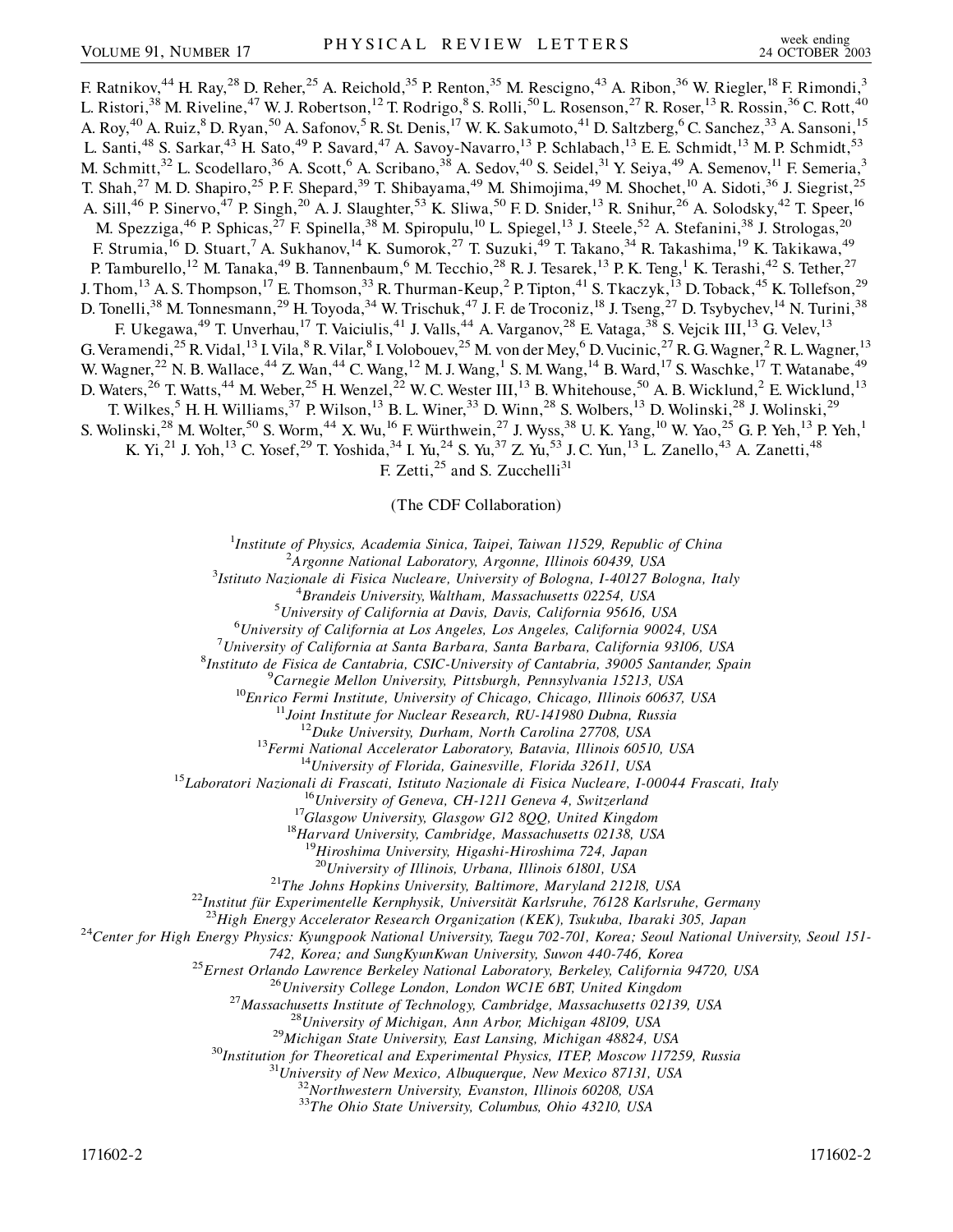<sup>34</sup>Osaka City University, Osaka 588, Japan<br><sup>35</sup>Universita di Padova, Istituto Nazionale di Fisica Nucleare, Sezione di Padova, I-35131 Padova, Italy<br><sup>37</sup>University of Pennsylvania, Philadelphia, Pennsylvania 19104, USA<br><sup></sup>

<sup>43</sup>Instituto Nazionale de Fisica Nucleare, Sezione di Roma, University di Roma I, "La Sapienza," I-00185 Roma, Italy<br><sup>44</sup>Rutgers University, Piscataway, New Jersey 08855, USA<br><sup>45</sup>Texas A&M University, College Station, Te

<sup>48</sup>Istituto Nazionale di Fisica Nucleare, University of Trieste/ Udine, Italy<br><sup>49</sup>University of Tsukuba, Tsukuba, Ibaraki 305, Japan<br><sup>50</sup>Tufts University, Medford, Massachusetts 02155, USA<br><sup>51</sup>Waseda University, Tokyo 16

<sup>53</sup>*Yale University, New Haven, Connecticut 06520, USA*

(Received 20 June 2003; published 22 October 2003)

We report on a search for a high mass, narrow width particle that decays directly to  $e\mu$ ,  $e\tau$ , or  $\mu\tau$ . We use approximately 110 pb<sup>-1</sup> of data collected with the Collider Detector at Fermilab from 1992 to 1995. No evidence of lepton flavor violating decays is found. Limits are set on the production and decay of sneutrinos with *R*-parity violating interactions.

DOI: 10.1103/PhysRevLett.91.171602 PACS numbers: 13.85.Rm, 11.30.Hv, 12.60.Jv, 14.80.Ly

Particles that decay to  $e\mu$ ,  $e\tau$ , or  $\mu\tau$  occur in a number of extensions to the standard model. Examples include Higgs bosons in models with multiple Higgs doublets [1–3], sneutrinos in supersymmetric models with *R*-parity violation (*R*PV) [4–6], horizontal gauge bosons [7], and  $Z'$  bosons [8]. In this Letter, we report results from a search based on final states containing  $e\mu$ . We are sensitive to  $e\tau$  and  $\mu\tau$  modes through  $\tau \rightarrow \mu \nu \nu$ and  $\tau \rightarrow e \nu \nu$ , respectively. We analyze data from  $p\overline{p}$ and  $\tau \rightarrow e \nu \nu$ , respectively. We analyze data from pp<br>collisions at center of mass energy  $\sqrt{s} = 1.8$  TeV recorded with the Collider Detector at Fermilab (CDF) during the 1992 to 1995 Tevatron run. The integrated luminosity is approximately 110  $pb^{-1}$ .

The CDF detector has been described in detail elsewhere [9]. This analysis makes use of several detector subsystems. The position of  $p\overline{p}$  collisions along the beam line is measured in the vertex time projection chambers (VTX). The central tracking chamber (CTC), located within the 1.4 T magnetic field of a superconducting solenoid, measures the momentum of charged particles. The transverse momentum resolution for muon and charged hadron tracks in the pseudorapidity interval  $|\eta|$  < 1.1 that are constrained to originate at the beam line is better than  $0.1\% \times p_T$ , where  $p_T$  is measured in  $GeV/c$  and is the momentum component transverse to the beam line. Sampling calorimeters surround the solenoid. The central electromagnetic calorimeter (CEM) covers  $|\eta|$  < 1.1 and measures the energy of electromagnetic showers with a resolution of about  $(13.7/\sqrt{E_T} \oplus 2)\%$ , where  $\oplus$  means addition in quadrature and the transverse energy  $E_T$  is measured in GeV. The transverse energy is 171602-3 171602-3

defined as  $E \sin(\theta)$ , with *E* being the shower energy measured in the calorimeter and  $\theta$  the polar angle of the energy flow, from the  $p\overline{p}$  interaction vertex to the calorimeter deposition. Within the CEM, proportional chambers (CES) measure the transverse shape of showers. Drift chambers located outside the calorimeters detect muons in the region  $|\eta|$  < 1. A measure of the energy carried by neutrinos escaping the detector is the missing transverse energy  $\not{E}_T$ , calculated from the vector sum of the energy depositions in the calorimeters and the momentum of muon tracks.

Events containing an electron and a muon are recorded by an assortment of single lepton, dilepton, and jet triggers [10]. We select events that have an electron with  $E_T$  > 20 GeV, a muon with  $p_T > 20$  GeV/c, and a primary  $p\overline{p}$ interaction vertex within 60 cm of the center of the detector. The electron and muon must have opposite charges. We identify electrons and muons using criteria that retain efficiency for very high momentum particles [11]. Electrons must have a shower contained within the sensitive region of the CEM and have a CTC track with  $p_T > 13 \text{ GeV}/c$  that matches the position of the shower in the CES. The CEM determines the electron energy. Requirements on the  $p<sub>T</sub>$  of the associated CTC track are kept loose because electrons can lose energy in the tracking volume due to bremsstrahlung. In cases in which an electron has  $E_T < 100$  GeV or  $p_T < 25$  GeV/c, there are additional requirements: The lateral distribution of energy must be consistent with an electromagnetic shower, and the ratio of energy measured in the calorimeter to the momentum measured in the CTC must be less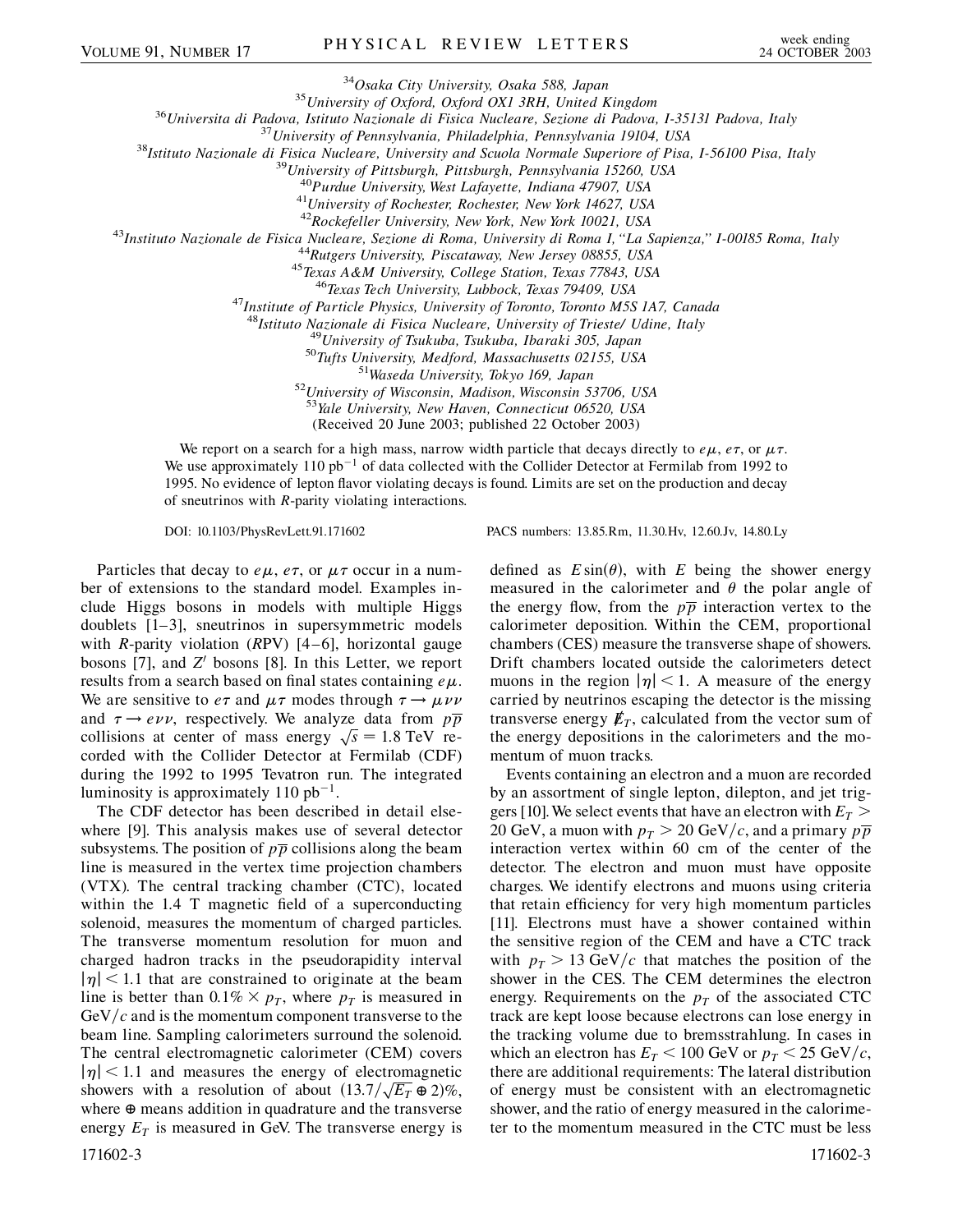than four. Electrons that appear to be one leg of a photon conversion—because the second leg is found or because the CTC track is not confirmed by hits in the VTX — are removed. Muons must have a track in the CTC that originates from the primary vertex and matches a track segment in the muon system. The energy along the muon path through the calorimeters must be consistent with a minimum ionizing particle. Electrons and muons are both required to be isolated from other energy deposition in the calorimeter. The combination of triggers is, within 1 standard deviation, fully efficient for events that satisfy the offline selection.

Backgrounds with two isolated high  $p_T$  leptons arise from standard model production of  $Z/\gamma$ , *WW*, *WZ*, *ZZ*, and *tt*. The cross sections for the first four of these processes are calculated at next-to-leading order using MCFM v1.0 [12] and MRST99 parton distribution functions [13]. The  $t\bar{t}$  production cross section is taken from the parametrized formula of Ref. [14] evaluated at the Tevatron average top quark mass of 174.3 GeV/ $c^2$  [15]. For each of the five processes, the fraction of events expected to pass the offline selection (the acceptance) is calculated by Monte Carlo using PYTHIA v5.7 [16], the CDF detector simulation, and the same analysis software used to select events in the data. The efficiency of the lepton identification requirements in the simulation is calibrated using electrons and muons from *Z* decays. For each background process, the expected number of events is estimated to be  $\sigma_B A_B n_{ee} / (\sigma_{ee} A_{ee})$ , where  $\sigma_B$ is the cross section for the background process,  $A_B$  is the acceptance for the background process,  $n_{ee}$  is the number of  $e^+e^-$  events observed in the data with a mass in the region of the *Z* peak,  $\sigma_{ee}$  is the  $Z/\gamma$  cross section times branching fraction to  $e^+e^-$ , and  $A_{ee}$  is the acceptance for  $e^+e^-$ . By normalizing to  $e^+e^-$  data, we eliminate uncertainties in the background level due to the integrated luminosity and the  $Z/\gamma$  cross section times branching fraction to leptons, and we reduce the uncertainty from lepton efficiencies. The *tt*, *WW*, *WZ*, and *ZZ* cross sections are assigned uncertainties of 25%, 11%, 10%, and 10%, respectively. Other uncertainties are from the detector model (6%), Monte Carlo statistics (2%–4%),  $Z \rightarrow$ *ee* statistics (2%), particle identification efficiencies (2%), and trigger efficiencies (1%). The remaining backgrounds arise from particles produced in jets. These include instrumental fakes and real leptons from *b*- and *c*-quark decays. All of them are denoted false leptons. The false lepton backgrounds are estimated using a method similar to that of Ref. [17], in which the probability for a false lepton to appear isolated is measured in a control sample of dijet data.

In a *WW* or  $t\bar{t}$  event, the electron and the muon, originating from different *W* bosons, have largely independent directions, spin correlations not withstanding. To reduce these backgrounds, we require that the angle between the electron and muon in the plane transverse to the beam be at least 120 . This is almost fully efficient for two-body decays of a particle as heavy as the *Z* boson. For the  $e\mu$  channel, there are no further requirements. An  $e\mu$ event is additionally classified as an  $e\tau$  event if the angle between the  $\not{\!\mathcal{E}}_T$  and the muon,  $\Delta \phi(\mu, \mathcal{E}_T)$ , is less than 60 . This eliminates events that are not consistent with  $\tau \rightarrow \mu \nu \nu$ , since the tau is energetic enough that its decay products are nearly collinear. Likewise, an  $e\mu$  event is additionally classified as a  $\mu \tau$  event if  $\Delta \phi(e, E_T)$  < 60°. The distribution of  $\Delta \phi(e, E_T)$  versus  $E_T$  is shown in Fig. 1. Since the electrons and muons are nearly back-to-back in  $\phi$ ,  $\Delta\phi(\mu, \mathbf{E}_T)$  is approximately  $\Delta\phi(e, \mathbf{E}_T)$  + 180°.

There are 19  $e\mu$  candidates in the data. Four of these are also  $e\tau$  candidates, and 12 are also  $\mu\tau$  candidates. The contributions of the various backgrounds to each channel are listed in Table I. The dominant source of background is  $Z/\gamma \rightarrow \tau \tau$  where one tau decays to  $e \nu \nu$  and the other to  $\mu \nu \nu$ . The small contribution from  $Z/\gamma \rightarrow \mu \mu$  is from cases in which one muon is mistaken for an electron after radiating an energetic photon.

The distributions of the lepton pair masses  $m_{ll'}$  are shown in Fig. 2. For the  $e\tau$  and  $\mu\tau$  hypotheses,  $m_{ll'}$  is calculated assuming that the tau momentum components are  $p_x^{\tau} = p_x^l + \boldsymbol{E}_x$ ,  $p_y^{\tau} = p_y^l + \boldsymbol{E}_y$ , and  $p_z^{\tau} = p_z^l \times$  $(1 + \mathbf{E}_T/p_T^l)$ , where  $p^l$  is the momentum of the electron or muon to which the tau is assumed to have decayed [2,3]. The data show no indication of a signal peak. The distribution of observed events is compared to the expected



FIG. 1. The angle in the plane transverse to the beam line between the direction of the missing energy and the electron versus the missing transverse energy: data (upper left); simulated  $Z/\gamma \rightarrow \tau \tau \rightarrow e \mu \nu \nu$ , the dominant background (upper right); and a hypothetical signal  $\tilde{\nu} \rightarrow \mu \tau \rightarrow \mu e \nu$  for a sneutrino mass of 100 GeV/ $c^2$  (lower left) and 200 GeV/ $c^2$  (lower right). The requirement  $\Delta \phi(e, \mu) > 120^{\circ}$  has already been imposed.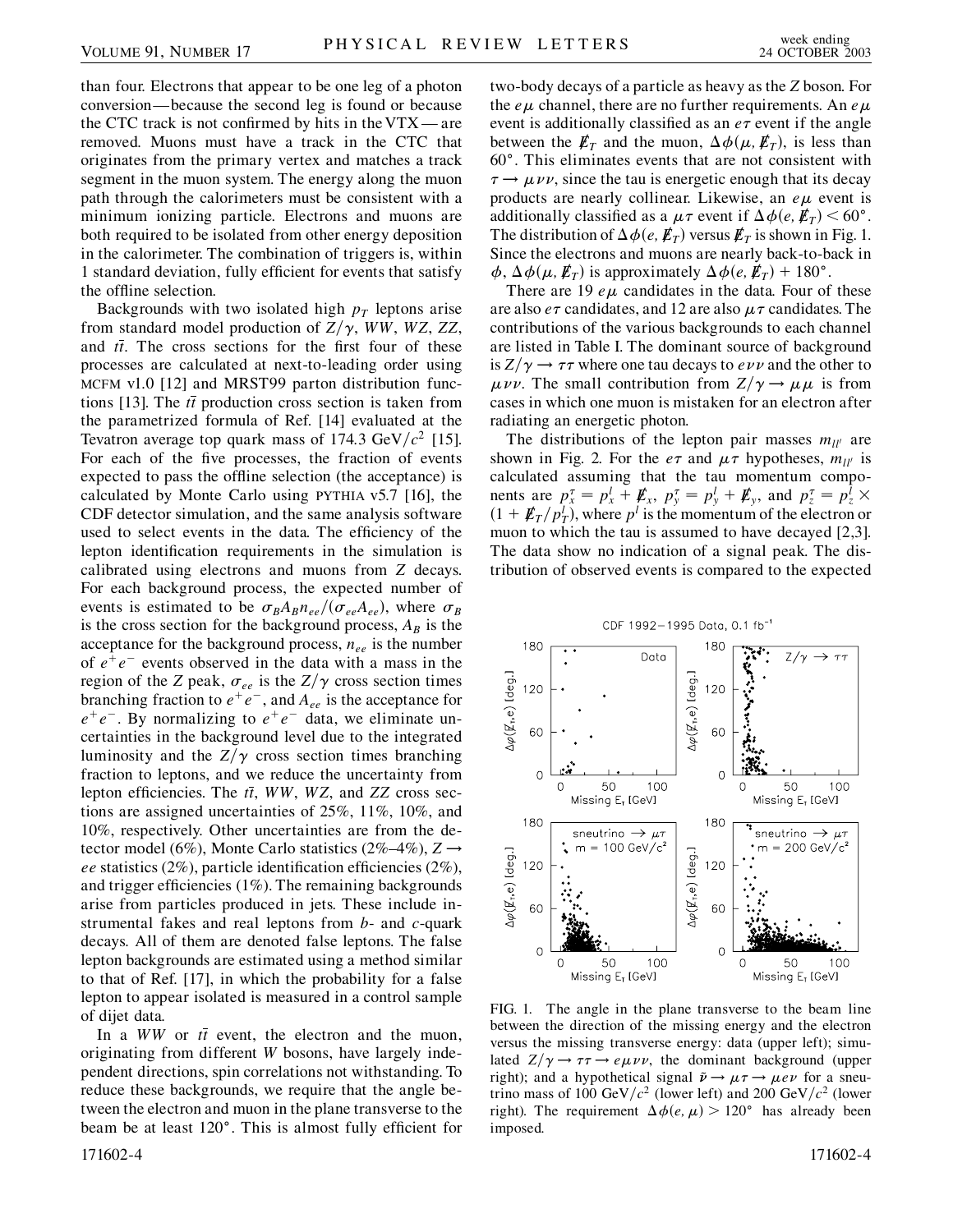| Source                           | $e\mu$            | $e\tau$           | $\mu\tau$         |
|----------------------------------|-------------------|-------------------|-------------------|
| $Z/\gamma \rightarrow \tau \tau$ | $13.91 \pm 0.99$  | $5.20 \pm 0.43$   | $6.48 \pm 0.59$   |
| $Z/\gamma \rightarrow \mu \mu$   | $0.27 \pm 0.16$   | $\theta$          | $0.27 \pm 0.16$   |
| WW                               | $2.37 \pm 0.32$   | $0.42 \pm 0.07$   | $0.45 \pm 0.08$   |
| WZ                               | $0.13 \pm 0.02$   | $0.03 \pm 0.01$   | $0.04 \pm 0.01$   |
| ZZ.                              | $0.024 \pm 0.004$ | $0.007 \pm 0.001$ | $0.007 \pm 0.002$ |
| $t\bar{t}$                       | $1.34 \pm 0.36$   | $0.40 \pm 0.11$   | $0.35 \pm 0.10$   |
| False e                          | $0.85 \pm 0.44$   | $-0.04 \pm 0.23$  | $0.96 \pm 0.32$   |
| False $\mu$                      | $0.98 \pm 0.27$   | $-0.06 \pm 0.11$  | $1.07 \pm 0.25$   |
| Total background                 | $19.88 \pm 1.42$  | $5.95 \pm 0.55$   | $9.62 \pm 0.81$   |
| Data                             | 19                | 4                 | 12                |

TABLE I. The expected number of background events and the observed number of candidates in each channel.

background shape using a Kolmogorov test. The test statistic probability is 19%, 65%, and 74% for  $e\mu$ ,  $e\tau$ , and  $\mu\tau$ , respectively, consistent with the absence of a signal.

As a specific signal model, we consider the process  $d\overline{d} \rightarrow \tilde{\nu} \rightarrow ll'$  mediated by *RPV* interactions [4–6]. The *R*PV sneutrino couplings allowed in the supersymmetric Lagrangian are  $\left[ \lambda_{ijk} (\tilde{\nu}_L^j \overline{e}_R^k e_L^i - \tilde{\nu}_L^i \overline{e}_R^j e_L^k) + \right]$  $\lambda'_{ijk}\tilde{\nu}_L^i \overline{d}_R^k d_L^j$  + H.c., where the indices *i*, *j*, and *k* label generations;  $\lambda_{ijk}$  is nonzero only for  $i < j$ ; and mixing is ignored [4,18]. Constraints on the coupling strengths have been derived from measurements of low



FIG. 2. The reconstructed mass of the lepton pairs. The points show the nineteen  $e\mu$  candidates (upper), the four  $e\tau$ candidates (lower left), and the twelve  $\mu\tau$  candidates (lower right). The histograms show the total background in each sample. The  $e\tau$  and  $\mu\tau$  samples have no events in common; both are subsets of the  $e\mu$  sample.  $\not\hspace{-.15cm}/\,F_T$  is used in computing  $\tau$ momentum, as explained in the text.

energy processes [18,19]. The upper bound on the coupling that mediates  $d\overline{d} \rightarrow \tilde{\nu}_{\tau}$  is  $\lambda'_{311} < 0.11 \times$  $(m_{\tilde{d}_R}/100 \text{ GeV})$ . The limit is slightly stronger for  $\lambda'_{211}$  and much stronger for  $\lambda'_{111}$ . Of the couplings that contribute to  $\tilde{\nu}_{\mu,\tau} \rightarrow ll'$ , those with the loosest bounds are  $\lambda_{132} < 0.062 \times (m_{\tilde{\mu}_R}/100 \text{ GeV}), \lambda_{231} <$  $0.070 \times (m_{\tilde{e}_R}/100 \text{ GeV}), \ \lambda_{233} \leq 0.070 \times (m_{\tilde{\tau}_R}/100 \text{ GeV}),$ and  $\lambda_{122}$  < 0.049  $\times$  ( $m_{\tilde{\mu}_R}$ /100 GeV). Limits on  $\mu$ –*e* conversion in nuclei severely restrict the  $\lambda \lambda'$  products that contribute to the  $e\mu$  channel, for example,  $|\lambda_{231}\lambda'_{311}|$  <  $4.1 \times 10^{-9}$  assuming sparticle masses of 100 GeV/ $c^2$ [20]. Searches at CERN  $e^+e^-$  collider rule out sneutrino masses  $m_{\tilde{v}} < 86 \text{ GeV}/c^2$  if any one (but only one) of the  $\lambda$  constants is nonzero [21]. Previous CDF searches have examined scenarios with  $\lambda'_{121}$  [22] and  $\lambda'_{333}$  [23] nonzero.

We simulate the signal process by generating events using the heavy Higgs  $(H')$  process in PYTHIA. The  $H'$ decay table is modified to include each of the  $e\mu$ ,  $e\tau$ , and  $\mu\tau$  modes in turn while all other decay channels are switched off. All initial states except for *dd* are inhibited. Events are generated for nine particle masses  $m_{\tilde{\nu}}$  between 50 and 800 GeV/ $c^2$ . The events are passed through the CDF detector simulation and the analysis software used for the data. For each  $m_{\tilde{v}}$  and each decay mode, the mean and rms  $m_{ll}$  is computed. The rms widths of the *e* $\mu$ , *e* $\tau$ , and  $\mu\tau$  mass distributions are 3, 6, and 7 GeV/ $c^2$ , respectively, for  $m_{\tilde{p}} = 100 \text{ GeV}/c^2$ . For  $m_{\tilde{p}} = 400 \text{ GeV}/c^2$ they are 30, 14, and 60 GeV/ $c^2$ . The broadening with  $m_{\tilde{\nu}}$ is due to the muon  $p_T$  resolution and, to a lesser degree, the electron energy resolution. At low  $m_{\tilde{\nu}}$ , the resolution for the  $e\tau$  and  $\mu\tau$  modes is poorer than for  $e\mu$  due to the inclusion of  $\not \! \! E_T$ . The *e* $\tau$  resolution degrades more slowly than the others because the muons from tau decays have lower momenta.

To study the full range of  $m_{\tilde{\nu}}$  without gaps in which a signal might hide, we count events within 3 standard deviations of the mean  $m_{ll'}$  for a sequence of  $m_{\tilde{\nu}}$  values starting at 50 GeV/ $c^2$  with step size from the *i*th to the  $(i + 1)$ th value equal to one-tenth of the rms of the  $m_{1}$ <sup>n</sup> distribution at the *i*th point. The mean and rms of the  $m_{ll'}$